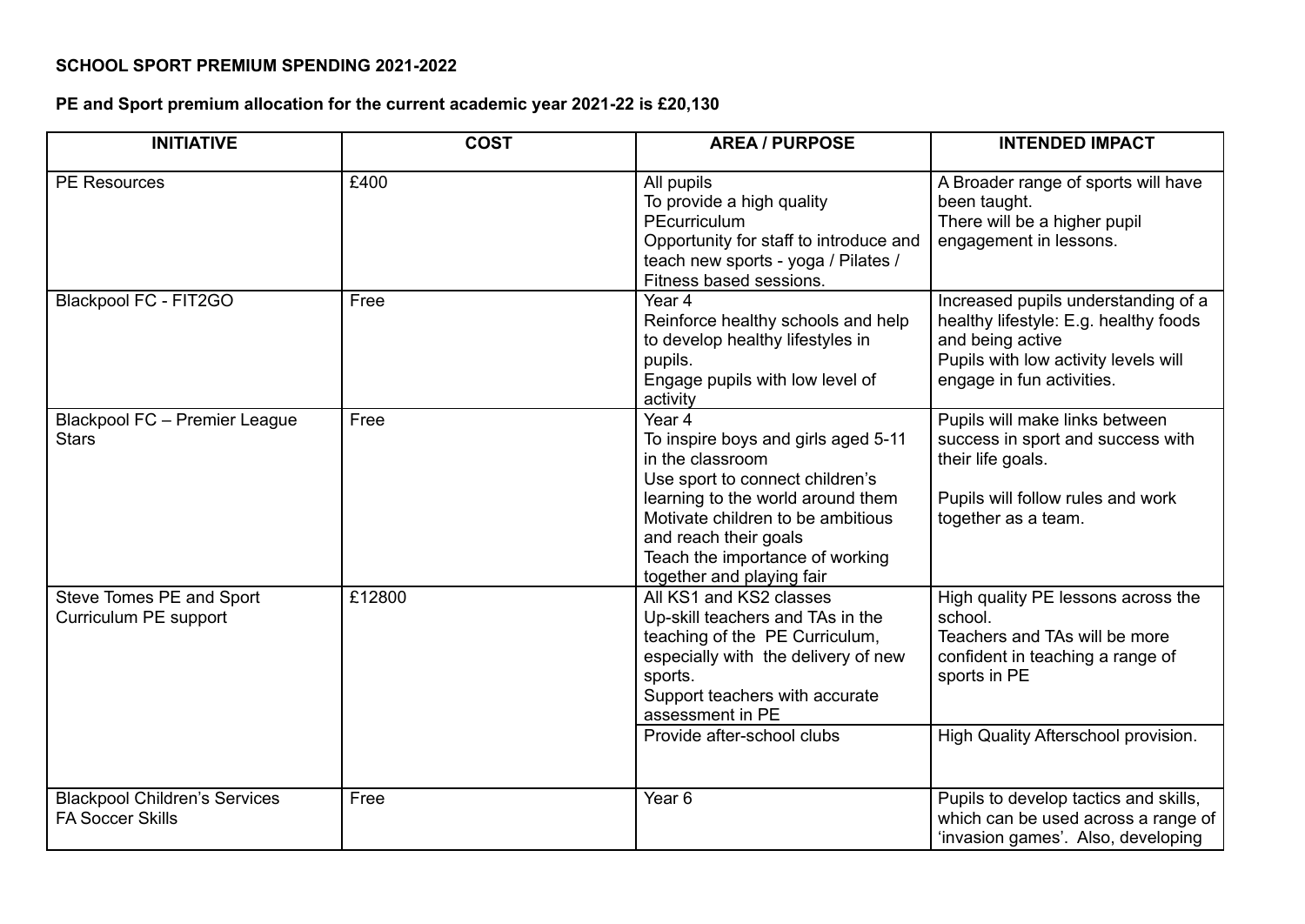|                                                                  |                      | Provide pupils with high quality<br>football coaching, delivered by an<br>FA coach                                                                                                                                                                                                                             | teamwork, resilience and<br>understanding of rules.                                                                                                                                                    |
|------------------------------------------------------------------|----------------------|----------------------------------------------------------------------------------------------------------------------------------------------------------------------------------------------------------------------------------------------------------------------------------------------------------------|--------------------------------------------------------------------------------------------------------------------------------------------------------------------------------------------------------|
| <b>Blackpool Children's Services</b><br>Sport4Champions          | Free                 | Year <sub>6</sub><br>To help reduce the drop off rate in<br>sport and physical activity during the<br>transition stage from primary to<br>secondary school<br>To engage children in activities and<br>help them develop positive habits<br>To increase participation levels in<br>teenage years and adulthood. | Pupils develop positive habits that<br>help them to continue to engage in<br>sport and physical activity in<br>teenage years and adulthood.<br>Pupils stayed active!                                   |
| <b>Blackpool Netball Club</b><br>After school High5 Netball club | £150                 | Year 5 and 6 pupils<br>Provide high quality coaching of<br>High5 netball and experience of<br>inter-school competition.<br>Up-skill teachers in the coaching of<br>High5 netball.                                                                                                                              | Pupils learn how to play High5<br>Netball<br>Pupils took part in Blackpool schools<br>Netball league<br>Teachers confident in delivering the<br>High5 netball and the club will<br>continue next year. |
| Outdoor revolution activities and<br>Unique Experiences.         | Estimate at £5000    | Children throughout school will take<br>part in outdoor and adventurous<br>activities                                                                                                                                                                                                                          | Pupils across the whole school<br>participate in outdoor and adventure<br>activities to further enhance their PE<br>curriculum.                                                                        |
| Yoga, Dance and Fitness sessions<br>for pupils                   | Estimate at £2000    | Children throughout school to take<br>part in well being and fitness<br>activities                                                                                                                                                                                                                             | Pupils across the whole school<br>participate in well being and fitness<br>activities to further enhance their PE<br>curriculum.                                                                       |
| Swimming                                                         | Partly school funded | To ensure pupils can swim<br>competently, confidently and<br>proficiently over a distance of<br>at least 25 metres                                                                                                                                                                                             | Pupils canswim competently,<br>confidently and proficiently<br>over a distance of at least 25<br>metres                                                                                                |
|                                                                  |                      | To ensure pupils use a range<br>of strokes effectively, for<br>example, front crawl,<br>backstroke and breaststroke                                                                                                                                                                                            | Pupils will use a range of<br>strokes effectively, for<br>example, front crawl,<br>backstroke and breaststroke                                                                                         |